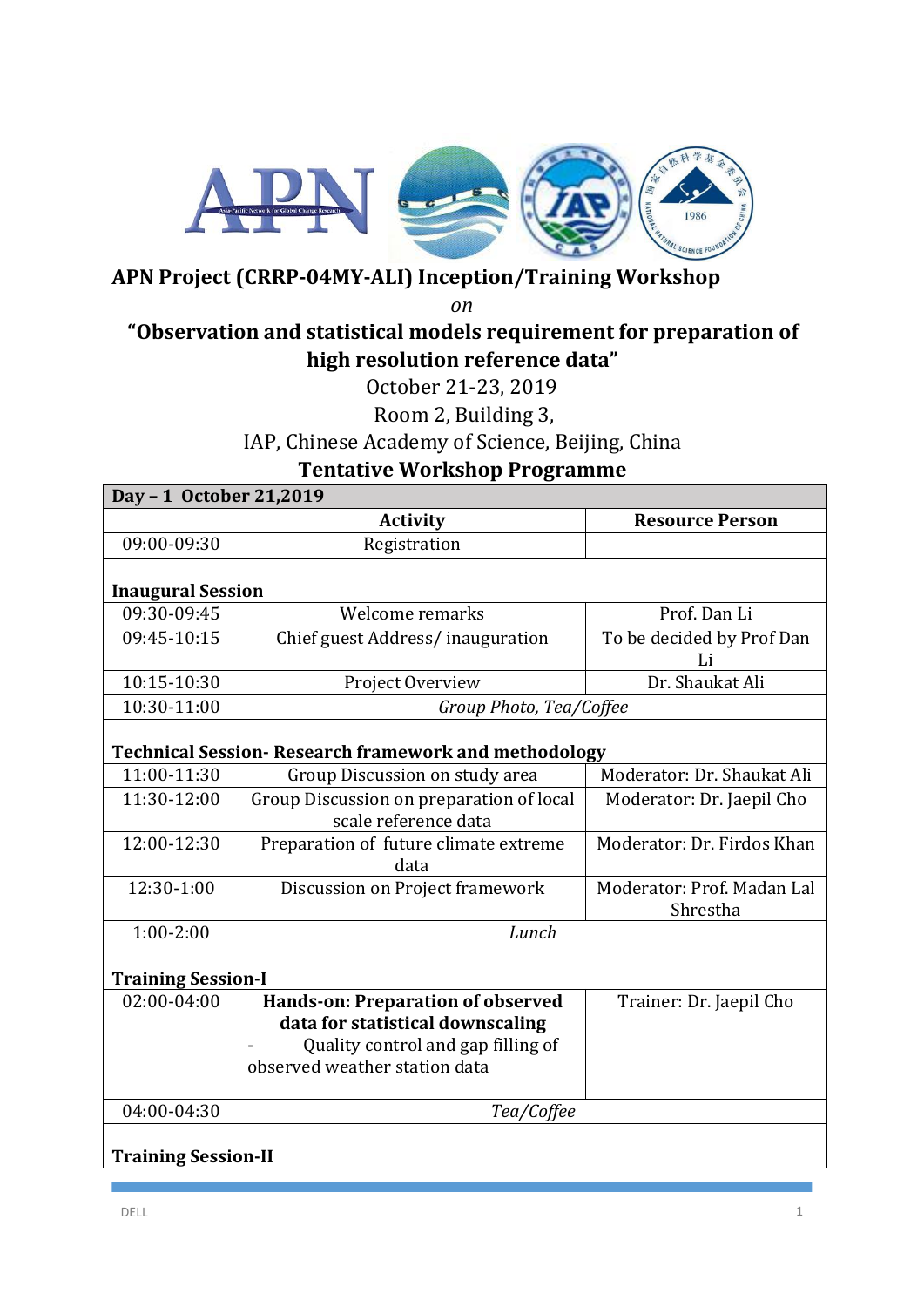| 04:30-06:00<br>Day -2 October 22, 2019        | Hands-on: Preparation of observed<br>data for statistical downscaling<br>Quality control and gap filling of<br>observed weather station data<br>Generating high-resolution data<br>using CDT-PRISM | Trainer: Dr. Jaepil Cho                 |
|-----------------------------------------------|----------------------------------------------------------------------------------------------------------------------------------------------------------------------------------------------------|-----------------------------------------|
| <b>Training Session-III(A)</b>                |                                                                                                                                                                                                    |                                         |
| 09:00-11:00                                   | Hands-on: Downscaling of climate<br>change scenario data<br>Downscaling of CMIP6 and CORDEX<br>data using rSQM                                                                                     | Trainer: Dr. Jaepil Cho                 |
| 11:00-11:30                                   | Tea/coffee                                                                                                                                                                                         |                                         |
|                                               |                                                                                                                                                                                                    |                                         |
| <b>Training Session-III (B)</b><br>11:30-1:00 |                                                                                                                                                                                                    |                                         |
|                                               | <b>Hands-on: Downscaling of climate</b><br>change scenario data<br>Downscaling of CMIP6 and CORDEX<br>data using rSQM                                                                              | Trainer: Dr. Jaepil Cho                 |
| $01:00-02:00$                                 | Lunch                                                                                                                                                                                              |                                         |
|                                               |                                                                                                                                                                                                    |                                         |
| <b>Training session-IV</b><br>02:00-05:00     | Hands-on: Analysis of changes in                                                                                                                                                                   | Trainer: Dr. Jaepil Cho                 |
|                                               | drought characteristics using EDI<br>EDI analysis using rDrought<br>package                                                                                                                        |                                         |
| Day -3 October 23, 2019                       |                                                                                                                                                                                                    |                                         |
| <b>Training Session-V</b>                     |                                                                                                                                                                                                    |                                         |
| 09:00-11:00                                   | Hands on-Preparation of data and<br>calculation of statistics for analysis                                                                                                                         | Trainer: Dr. Michelle<br>Simoes Reboita |
| 11:00-11:30                                   | Tea/Coffee                                                                                                                                                                                         |                                         |
| <b>Training Session-V (B)</b>                 |                                                                                                                                                                                                    |                                         |
| 11:30-01:00                                   | Hands on-Preparation of climate data                                                                                                                                                               | Trainer: Dr. Michelle                   |
|                                               | and calculation of statistics for analysis                                                                                                                                                         | Simoes Reboita                          |
| $01:00-02:00$                                 | Lunch                                                                                                                                                                                              |                                         |
| <b>Training Session-VI</b>                    |                                                                                                                                                                                                    |                                         |
|                                               |                                                                                                                                                                                                    |                                         |

 $\sim 10$